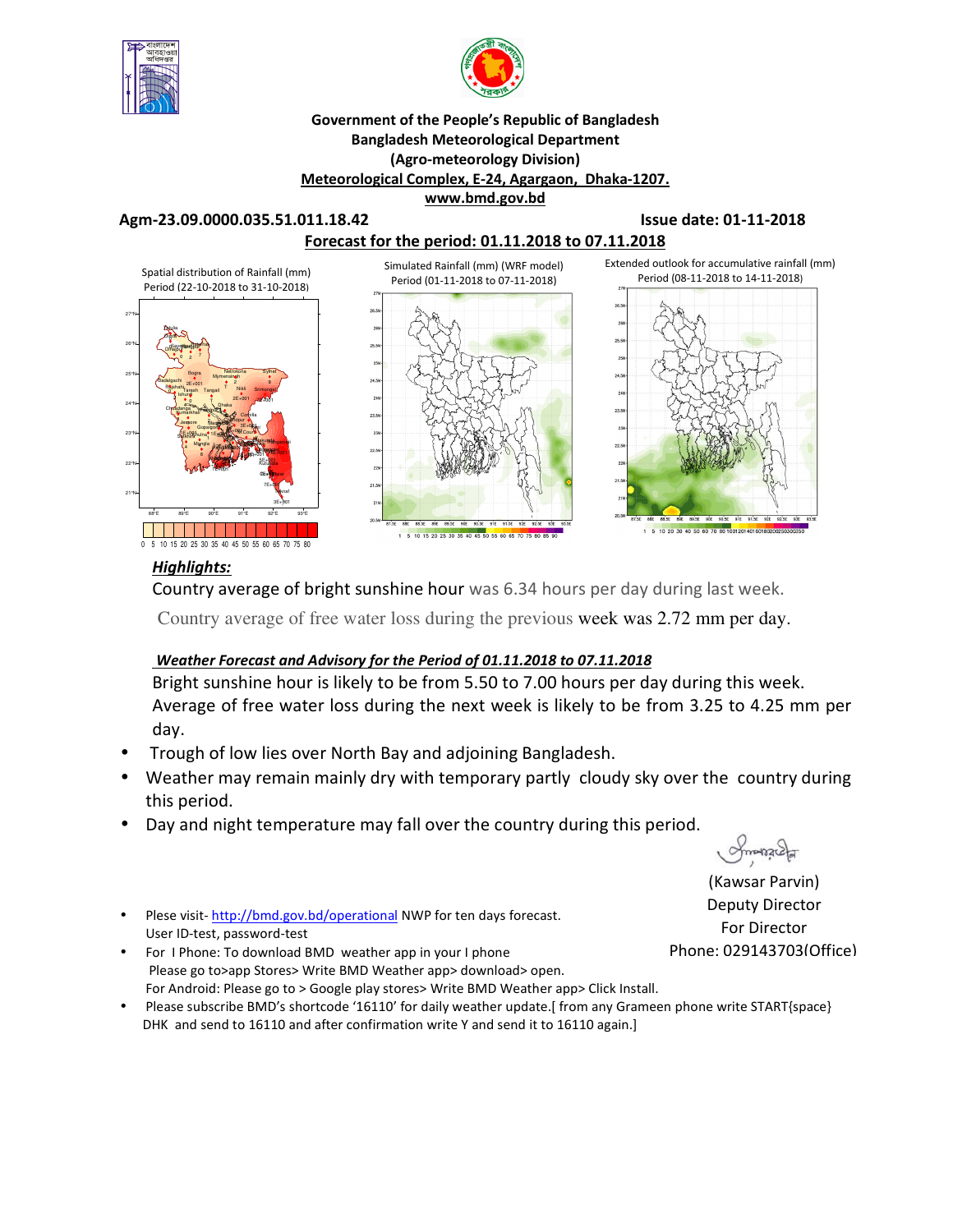#### **Short Weather description Period: 22.10.2018 to 31.10.2018**

Maximum And Minimum Temperature (Range and Extreme)

| <b>Divisions</b> | <b>Maximum temperature</b><br>range in <sup>o</sup> C |         | <b>Highest maximum</b><br>temperature in <sup>o</sup> C |      |  | Minimum temperature<br>Range in <sup>o</sup> C |  |  | Lowest minimum<br>temperature in <sup>o</sup> C |      |              |
|------------------|-------------------------------------------------------|---------|---------------------------------------------------------|------|--|------------------------------------------------|--|--|-------------------------------------------------|------|--------------|
| <b>Dhaka</b>     | 25.3                                                  | $-33.2$ | <sup>o</sup> C Dhaka                                    | 33.2 |  | $^{\circ}$ C 17.0                              |  |  | - 23.2 °C Gopalgonj & Madaripur                 | 17.0 | °c           |
| Mymensingh       | 25.0                                                  | $-32.5$ | <sup>o</sup> C Netrokona                                | 32.5 |  | $^{\circ}$ C 19.6                              |  |  | $-$ 23.2 $\degree$ C Mymensingh                 | 19.6 | °c           |
| Chattogram       | 24.0                                                  | $-33.4$ | <sup>o</sup> C Comilla                                  | 33.4 |  | $^{\circ}$ C <sub>18.6</sub>                   |  |  | $-24.8$ <sup>o</sup> C Chandpur                 | 18.6 | °c           |
| Sylhet           | 21.8                                                  | $-34.0$ | <sup>o</sup> C Svlhet                                   | 34.0 |  | $^{\circ}$ C <sub>18.5</sub>                   |  |  | $-$ 22.2 $^{\circ}$ C Srimongal                 | 18.5 | ັ′           |
| Rajshahi         | 27.6                                                  | $-33.0$ | $\overline{C}$ Bogura                                   | 33.0 |  | $^{\circ}$ C <sub>16.2</sub>                   |  |  | $-$ 23.0 $^{\circ}$ C Badalgachi                | 16.2 | $^{\circ}$ c |
| Rangpur          | 28.3                                                  | $-32.2$ | <sup>o</sup> C Sayedpur                                 | 32.2 |  | $^{\circ}$ C <sub>15.5</sub>                   |  |  | $-22.0 °C$ Tetulia                              | 15.5 | $^0$ C       |
| Khulna           | 24.8                                                  | $-34.0$ | <sup>o</sup> C Jashore & Chuadanga                      | 34.0 |  | $^{\circ}$ C <sub>16.8</sub>                   |  |  | - $23.5 °C$ Chuadanga                           | 16.8 | $^{\circ}$ c |
| Barishal         | 24.3                                                  | $-33.2$ | <sup>o</sup> C Bhola                                    | 33.2 |  | $^{\circ}$ C <sub>16.6</sub>                   |  |  | $23.8 °C$ Barishal                              | 16.6 | $^{\circ}$ c |

 *Rainfall analysis* and *average temperature:-*

| Name of the       | Name of the     | Total                   |                       | Normal Deviation | Total         | Average Average<br>Max | M in            | Average<br>M ax.             | Average                 | Average Average<br>M in. |                      |
|-------------------|-----------------|-------------------------|-----------------------|------------------|---------------|------------------------|-----------------|------------------------------|-------------------------|--------------------------|----------------------|
| <b>Divisions</b>  | <b>Stations</b> | Rainfall<br>in (mm)     | Rainfall<br>in $(mm)$ | in %             | Rainy<br>days |                        |                 | Humidity Humidity temp in °C | Normal<br>M ax.         | temp in                  | Normal               |
|                   |                 |                         |                       |                  |               | in %                   | in %            |                              | temp in                 | ° C                      | Min.                 |
| <b>Dhaka</b>      | <b>Dhaka</b>    | $\overline{4}$          | 34                    | $***$            |               | 091                    | 050             | 31.1                         | °C<br>31.2              | 22.3                     | temp in<br>22.3      |
|                   |                 |                         |                       |                  | 03            |                        |                 |                              |                         |                          |                      |
|                   | Faridpur        | $\overline{c}$          | 32                    | -94              | 02            | 95                     | 53              | 30.9                         | 30.9                    | 21                       | 22.4                 |
|                   | Madaripur       | 14                      | 31<br>$^{\star\star}$ | $-55$<br>$***$   | 03            | 95                     | 60              | 30.5                         | 31.4<br>$^{\star\star}$ | 20.7                     | 22.1<br>$\star\star$ |
|                   | Nikli           | 17                      |                       | ***              | 02            | 096                    | 060             | 30.3                         |                         | 22.1                     |                      |
|                   | Tangail         | Τ                       | 46<br>$^{\star\star}$ | ***              | 01            | 095                    | 079             | 31.0                         | 30.9<br>**              | 21.2                     | 21.7<br>$\star\star$ |
|                   | Gopalgonj       | $\mathbf{1}$            |                       |                  | 01            | 95                     | 53              | $30\,$                       |                         | 21                       |                      |
| <b>Mymensingh</b> | Mymensingh      | T                       | 22                    | ***              | 02            | 97                     | 61              | 30.7                         | 30.9                    | 21.0                     | 21.3                 |
|                   | Netrokona       | $\overline{c}$          | $\star\star$          | ***              | 01            | 098                    | 060             | 30.3                         | **                      | 21.1                     | $\star\star$         |
| Chattogram        | Chattogram      | 46                      | 33                    | 39               | 04            | $\star\star$           | $\star\star$    | 27.9                         | 31.1                    | 22.8                     | 22.8                 |
|                   | Sitakunda       | 22                      | 25                    | $-12$            | 05            | $\star\star$           | $\star\star$    | $^{\star\star}$              | 31.7                    | $^{\star\star}$          | 22.3                 |
|                   | Rangamati       | 77                      | 35                    | 120              | 04            | 98                     | 34              | 29                           | 31.1                    | 21                       | 22.4                 |
|                   | Cox'sBazar      | 70                      | 66                    | 6                | 4             | 95                     | 66              | 30.1                         | 31.7                    | 22.7                     | 23.7                 |
|                   | Teknaf          | 31                      | 49                    | $-37$            | 3             | $\star\star$           | $^{\star\star}$ | $\star\star$                 | 31.3                    | $\star\star$             | 23.3                 |
|                   | Hatiya          | 54                      | 33                    | 64               | 04            | 100                    | 70              | 30                           | 30.5                    | 21.6                     | 23.1                 |
|                   | Sandw ip        | 30                      | 36                    | ***              | 04            | 97                     | 62              | 29.8                         | 30.6                    | 22                       | 22.9                 |
|                   | Kutubdia        | 70                      | 35                    | 100              | 05            | 95                     | 65              | 30                           | 30.9                    | 21.9                     | 23.3                 |
|                   | Feni            | 4                       | 31                    | $-87$            | 03            | 096                    | 056             | 30.5                         | 30.9                    | 21.3                     | 21.5                 |
|                   | M.Court         | 12                      | 57                    | $-79$            | 03            | 96                     | 60              | 29.2                         | 30.5                    | 22.4                     | 22.9                 |
|                   | Chandpur        | 22                      | 25                    | ***              | 02            | 096                    | 059             | 031                          | 30.7                    | 022                      | 22.5                 |
|                   | Cumilla         | 27                      | 32                    | -16              | 02            | 086                    | 052             | 30.0                         | 30.9                    | 21.4                     | 21.8                 |
| <b>Sylhet</b>     | Sylhet          | 9                       | 40                    | -78              | 02            | 95                     | 59              | 31.0                         | 30.9                    | 21.5                     | 21.3                 |
|                   | Srimongal       | 67                      | 31                    | 116              | 03            | $\overline{**}$        | $\overline{**}$ | $**$                         | 30.8                    | $**$                     | 20.0                 |
| Rajshahi          | Rajshahi        | $\overline{\mathbf{c}}$ | 16                    | ***              | 01            | 098                    | 047             | 31.5                         | 30.8                    | 19.6                     | 21.0                 |
|                   | Bogura          | 21                      | 27                    | ***              | 03            | 100                    | 060             | 30.2                         | 31.5                    | 20.9                     | 21.4                 |
|                   | <b>Ishurdi</b>  | $\overline{\mathbf{4}}$ | 25                    | -84              | 01            | 98                     | 24              | 31.4                         | 30.9                    | 20                       | 21.0                 |
|                   | Badalgachi      | 0                       | $^{\star\star}$       | ***              | 00            | 100                    | 046             | 30.7                         | $^{\star\star}$         | 19.4                     | $\star\star$         |
|                   | Tarash          | 0                       | $**$                  | ***              | 00            | $\star\star$           | $**$            | $\ast\ast$                   | $**$                    | $**$                     | $**$                 |
| Rangpur           | Rangpur         | $\overline{c}$          | 11                    | -82              | 02            | 075                    | 056             | 30.4                         | 29.9                    | 20.7                     | 20.5                 |
|                   | Dinajpur        | $\mathbf{1}$            | 13                    | $***$            | 01            | 097                    | 052             | 30.8                         | 30.6                    | 19.6                     | 20.1                 |
|                   | Sayedpur        | 0                       | $\star\star$          | ***              | 00            | 94                     | 62              | 31                           | **                      | 19.6                     | **                   |
|                   | Rajarhat        | $\overline{7}$          | $^{\star\star}$       | ***              | 01            | 097                    | 058             | 30.1                         | **                      | 19.2                     | $\star\star$         |
|                   | Tetulia         | 0                       | $\star\star$          | ***              | 00            | 097                    | 044             | 31.3                         | $\star\star$            | 15.5                     | $\star\star$         |
|                   | Dimla           | 0                       | $**$                  |                  | $00\,$        | 95                     | 51              | 31.1                         | $**$                    | 19.2                     | $**$                 |
| Khulna            | Khulna          | $\overline{\mathbf{4}}$ | 36                    | -89              | 03            | 97                     | 50              | 31.2                         | 31.2                    | 22                       | 22.4                 |
|                   | Mongla          | 8                       | $^{\star\star}$       | ***              | 03            | $\star\star$           | $\star\star$    | $^{\star\star}$              | $^{\star\star}$         | $^{\star\star}$          | $**$                 |
|                   | Jashore         | 13                      | 28                    | $***$            | 03            | 96                     | 57              | 31.8                         | 31.6                    | 19.7                     | 21.1                 |
|                   | Chuadanga       | 3                       | 39                    | -92              | 01            | 97                     | 54              | 32                           | 31.2                    | 20                       | 21.5                 |
|                   | Satkhira        | $\overline{\mathbf{4}}$ | 38                    | -89              | 04            | 098                    | 033             | 31.0                         | 31.5                    | 21.1                     | 21.5                 |
|                   | Kumarkhali      | $\mathbf{1}$            | $**$                  | $***$            | 01            | 98                     | 31              | 30.8                         | $\star\star$            | 21.4                     | $**$                 |
|                   |                 |                         |                       |                  |               |                        |                 |                              |                         |                          |                      |

Analyses contained in this bulletin are based on preliminary \* un-checked data. \*\* Data not received. \*\*\* Data not available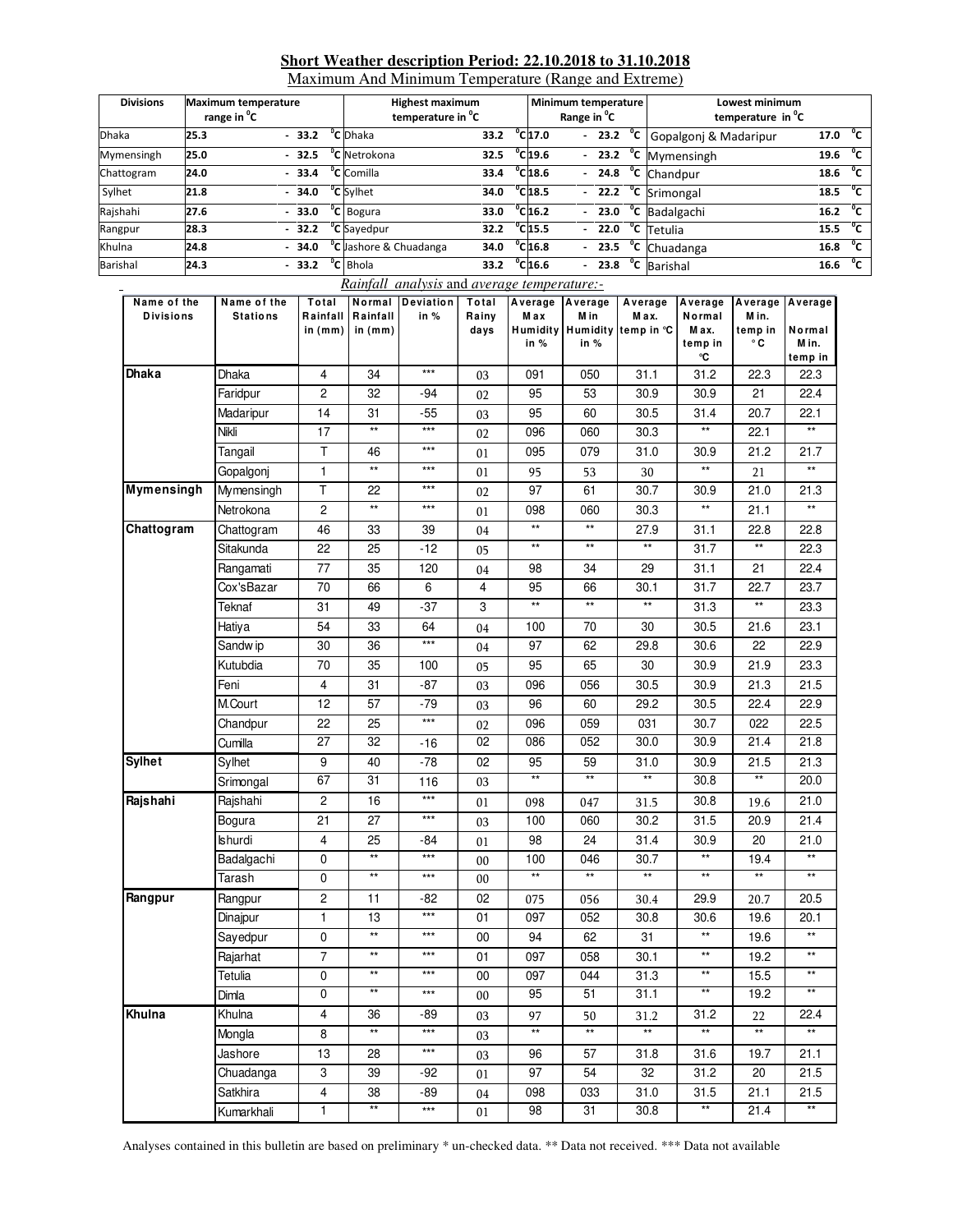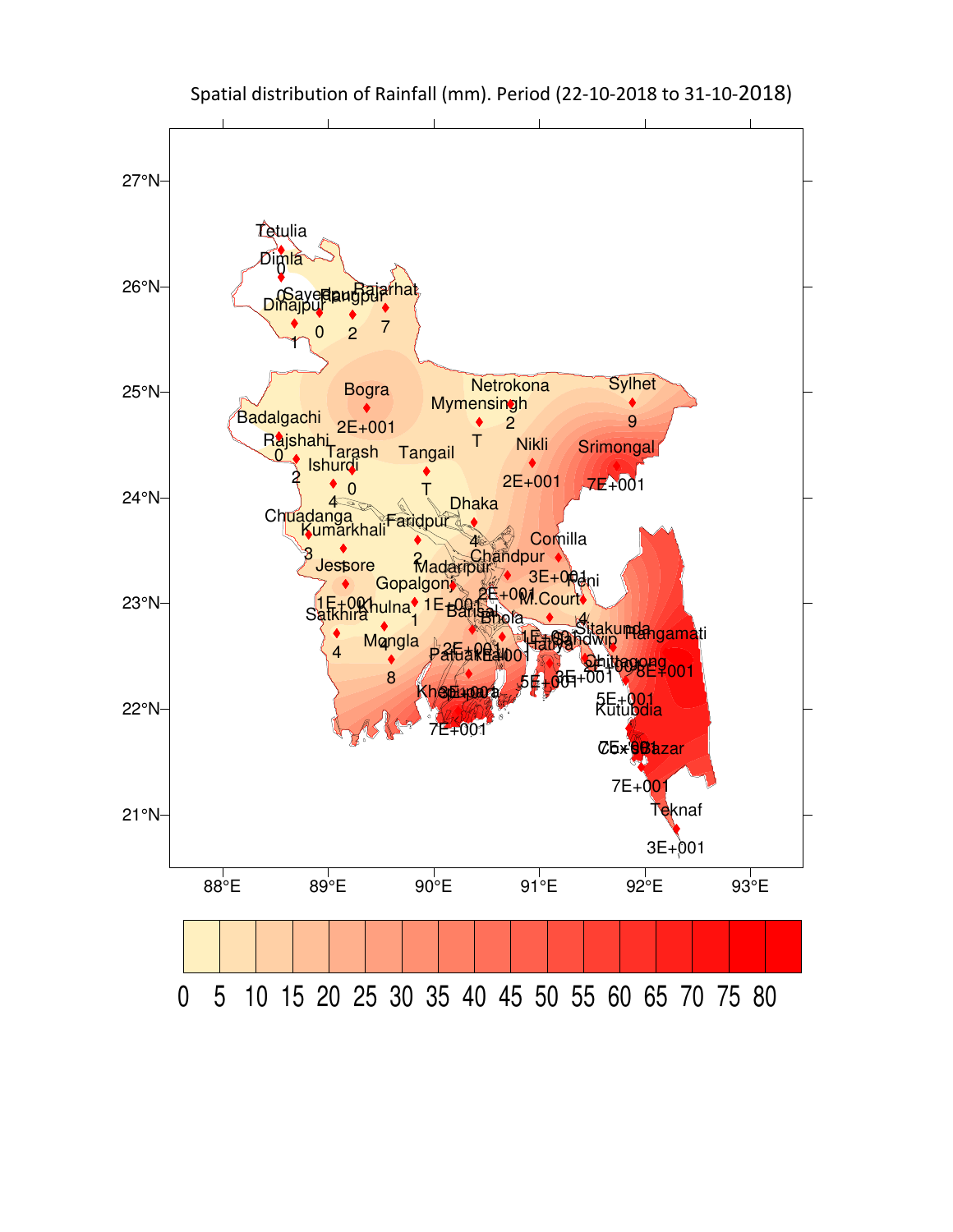



# গণপ্রজাতন্ত্রী বাংলাদেশ সরকার বাংলাদেশ আবহাওয়া অধিদপ্তর কৃষি আবহাওয়া মহাশাখা আবহাওয়া ভবন, ই-২৪, আগারগাঁও, ঢাকা-১২০৭।

www.bmd.gov.bd

 $49947 - 20.0200000000000003.35.82$ 

তারিখ: ০১-১১-২০১৮ খিঃ

Extended outlook for accumulative rainfall (mm)

পূর্বাভাসের সময়কাল: ০১-১১-২০১৮ থেকে ০৭-১১-২০১৮

Simulated Rainfall (mm) (WRF model)

Period (01-11-2018 to 07-11-2018)

Spatial distribution of Rainfall (mm) Period (22-10-2018 to 31-10-2018)





1 5 10 15 20 25 30 35 40 45 50 55 60 65 70 75 80 85 9



প্ৰধান বৈশিষ্ট্য সমূহঃ-

গত সপ্তাহে দেশের দৈনিক উজ্জল সূর্যকিরণ কালের গড় ৬.৩৪ ঘন্টা ছিল । গত সপ্তাহে দেশের দৈনিক বাষ্পীভবনের গড ২.৭২ মিঃ মিঃ ছিল।

## আবহাওয়ার পূর্বাভাসঃ ০১-১১-২০১৮ থেকে ০৭-১১-২০১৮ ইং পর্যন্ত।

এ সপ্তাহে দৈনিক উজ্জুল সূর্য কিরণ কাল ৫.৫০ থেকে ৭.০০ ঘন্টার মধ্যে থাকতে পারে । আগামী সপ্তাহের বাম্পীভবনের দৈনিক গড় ৩.২৫ মিঃ মিঃ থেকে ৪.২৫ মিঃ মিঃ থাকতে পারে।

- লঘুচাপের বর্ধিতাংশ উত্তর বঙ্গোপসাগর এবং তৎসংলগ্ন বাংলাদেশে অবস্থান করছে।
- আকাশ আংশিক মেঘলাসহ সারাদেশের আবহাওয়া প্রধানতঃ শুষ্ক থাকতে পারে ।
- এ সময়ে সারাদেশে দিন ও রাতের তাপমাত্রা সামান্য কমতে পারে।

monach

(কাওসার পারভীন) উপপরিচালক পরিচালকের পক্ষে টেলিফোন: ০২৯১৪৩৭০৩ (অফিস)

- Plese visit-http://bmd.gov.bd/operational NWP for ten days forecast. User ID-test, password-test
- For I Phone: To download BMD weather app in your I phone Please go to>app Stores> Write BMD Weather app> download> open. For Android: Please go to > Google play stores> Write BMD Weather app> Click Install.
- Please subscribe BMD's shortcode '16110' for daily weather update.  $\bullet$ [from any Grameen phone write START{space} DHK and send to 16110 and after confirmation write Y and send it to 16110 again.]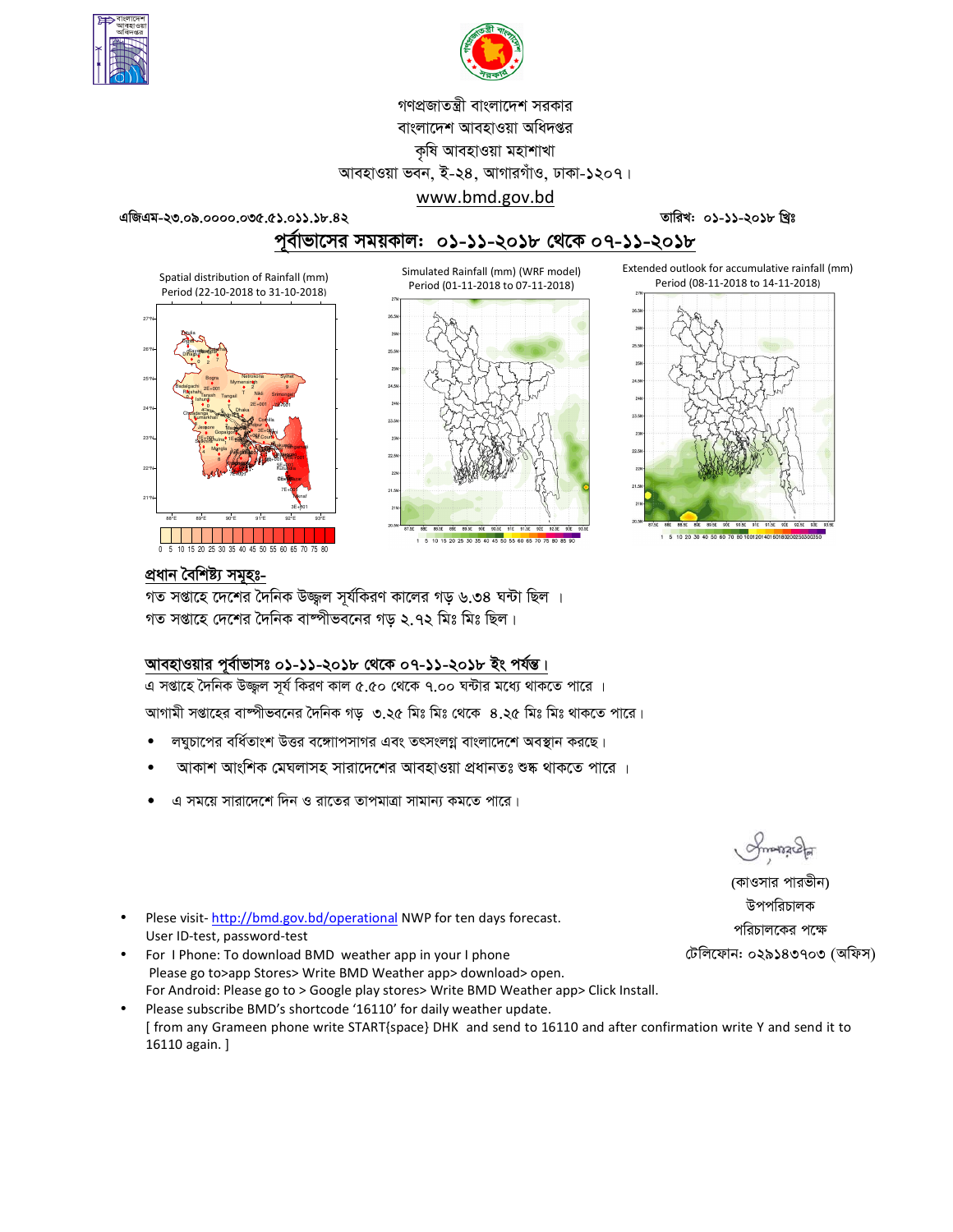## সংক্ষিপ্ত আবহাওয়া বিবরণী, সমূহ ২২-১০-২০১৮ থেকে ৩১-১০-২০১৮

| বিভাগ     | সর্বোচ্চ তাপমাত্রার পরিসর |                          |           |                |                    | সৰ্বোচ্চ তাপমাত্ৰা ° সেঃ |                        |             |                          | সর্বনিম্ন তাপমাত্রার পরিসর <sup>e</sup> সেঃ |                | সর্বনিম তাপমাত্রা $^\circ$ সেঃ |             |                |
|-----------|---------------------------|--------------------------|-----------|----------------|--------------------|--------------------------|------------------------|-------------|--------------------------|---------------------------------------------|----------------|--------------------------------|-------------|----------------|
| ঢাকা      | ২৫.৩                      | $\sim$                   |           | ৩৩.২ ° সেঃ     | ঢাকা               |                          | ৩৩.২ °সেঃ              | ১৭.০        |                          | ২৩.২                                        | সেঃ            | গোপালগঞ্জ ও মাদারীপুর          | ১৭.০        | $^{\circ}$ সেঃ |
| ময়মনসিংহ | ২৫.০                      | $\overline{\phantom{0}}$ | ৩২.৫      | $^{\circ}$ সেঃ | নেত্ৰকোনা          | ৩২.৫                     | ° সেঃ                  | ১৯.৬        |                          | ২৩.২                                        | $^{\circ}$ সেঃ | ময়মনসিংহ                      | ৬.৯১        | $^{\circ}$ সেঃ |
| চউগ্ৰাম   | ২৪.০                      | $\overline{\phantom{0}}$ | ಲಿಲಿ, $8$ | $^{\circ}$ সেঃ | কমিল্লা            | ৩৩.৪                     | $^{\circ}$ সেঃ         | ১৮.৬        |                          | ২৪.৮                                        | সেঃ            | চাঁদপুর                        | ১৮.৬        | $^{\circ}$ সেঃ |
| সিলেট     | ২১.৮                      | $\overline{\phantom{0}}$ | 08.0      | $^{\circ}$ সেঃ | সিলেট              | ৩৪.০                     | ° সেঃ                  | 5b.0c       |                          | ২২.২                                        | $^{\circ}$ সেঃ | খীমঙ্গল                        | <b>১৮.৫</b> | $^{\circ}$ সেঃ |
| রাজশাহী   | ।২৭.৬                     | $\overline{\phantom{0}}$ | ৩৩.০      | $^{\circ}$ সেঃ | বণ্ডডা             |                          | <u>৩৩.০</u> ° সেঃ      | ১৬.২        |                          | ২৩.০                                        | সেঃ            | বদলগাছী                        | ১৬.২ °      | $^{\circ}$ সেঃ |
| রংপুর     | ২৮.৩                      | $\overline{\phantom{0}}$ |           | ৩২.২ ° সেঃ     | সৈয়দপর            |                          | ৩২.২° সেঃ              | <b>SG.G</b> |                          | ২২.০                                        | $^{\circ}$ সেঃ | তেঁতুলিয়া                     | እ৫.৫        | $^{\circ}$ সেঃ |
| খুলনা     | 28.b                      | $\overline{\phantom{a}}$ | 08.0      | $^{\circ}$ সেঃ | যশোর ও চুয়াডাঙ্গা | ৩8.০                     | $^{\circ}$ সেঃ         | ১৬.৮        |                          | ২৩.৫                                        | ۰<br>সেঃ       | চুয়াডাঙ্গা                    | ১৬.৮        | সেঃ            |
| বরিশাল    | ২৪.৩                      | $\overline{\phantom{a}}$ |           | ৩৩.২ ° সেঃ     | ভোলা               |                          | <u>তত পুৰুষ্ণ ১৬.৬</u> |             | $\overline{\phantom{0}}$ | ২৩.৮                                        | $^{\circ}$ সেঃ | বরিশাল                         | ৬.৬         | $^{\circ}$ সেঃ |

## <u>বৃষ্টিপাত বিশ্লেষন এবং স্বাভাবিক তাপমাত্রা</u>

| িভাগের নাম | স্টেশনের নাম           | মোট                   | স্বাভাতিক             | <u>টিছ্যুতি (%)</u> | মোট                | সঢ়োচ্চ গড় | সর্যোনিম        | গড়স∟াচ্চ                 | গড়                  | সানিম          | সানিম            |
|------------|------------------------|-----------------------|-----------------------|---------------------|--------------------|-------------|-----------------|---------------------------|----------------------|----------------|------------------|
|            |                        | ্ৰষ্টিপাত<br>(মিঃমিঃ) | ্ৰষ্টিপাত<br>(মিঃমিঃ) |                     | ্রস্টিপাতের<br>দিন | আৰ্দ্ৰতা    | আৰ্দ্ৰতা        | তাপমাত্রা<br>(টিগ্রী সেঃ) | স্বভাতিক<br>অপমাত্রা | গড<br>অপমাত্রা | স্বাভাতিক<br>গড় |
|            |                        |                       |                       |                     |                    | ( %)        | ( %)            |                           | ( তিগ্রী             | ( তিগ্রী       | অপমাত্রা (       |
|            |                        |                       |                       |                     |                    |             |                 |                           | সেঃ)                 | সেঃ)           | ািগী সেঃ)        |
| ঢাকা       | ঢাকা                   | 8                     | $\mathcal{S}^8$       | ***                 | ০৩                 | ০৯১         | oto             | ৩১.১                      | ৩১.২                 | ২২.৩           | ২২.৩             |
|            | ফরিদপুর                | $\ddot{\phantom{0}}$  | ৩২                    | -৯৪                 | ০২                 | ৯৫          | ৫৩              | ৩০.৯                      | ৩০.৯                 | ২১             | ২২.৪             |
|            | মাদারীপুর              | 58                    | ৩১                    | -৫৫                 | ०७                 | ৯৫          | ৬০              | 0.00                      | 05.8                 | २०.१           | ২২.১             |
|            | নিকলী                  | 59                    | $\pm\pm$              | ***                 | ০২                 | ০৯৬         | ০৬০             | 0.00                      | $\pm\pm$             | ২২.১           | $\pm\pm$         |
|            | টাঙ্গাইল               | ঞ                     | 8 <sub>b</sub>        | ***                 | ০১                 | ০৯৫         | ০৭৯             | ৩১.০                      | ৩০.৯                 | ২১.২           | ২১.৭             |
|            | গোপালগঞ্জ              | $\mathcal{L}$         | $*\ast$               | ***                 | ০১                 | ৯৫          | ৫৩              | ৩০                        | **                   | ২১             | $\ast$ $\ast$    |
| ময়মনসিংহ  | ময়মনসিংহ              | ঞ                     | ২২                    | ***                 | ०२                 | ৯৭          | ৬১              | 0.9                       | ৩০.৯                 | ২১.০           | ২১.৩             |
|            | নেত্রকোনা              | ২                     | **                    | ***                 | ০১                 | ০৯৮         | ০৬০             | $\mathfrak{e}$ .0         | $**$                 | ২১.১           | **               |
| চট্টগ্ৰাম  | চট্ৰগ্ৰাম              | 8 <sub>0</sub>        | ৩৩                    | ৩৯                  | $^{\circ8}$        | $**$        | $\ast$ $\ast$   | ২৭.৯                      | ৩১.১                 | ২২.৮           | ২২.৮             |
|            | সীতাকুন্ড              | ২২                    | ২৫                    | -১২                 | o¢                 | **          | $\ast$ $\ast$   | **                        | 05.9                 | **             | ২২.৩             |
|            | রাঙ্গামাটি             | ۹۹                    | ৩৫                    | ১২০                 | 08                 | ৯৮          | $\mathcal{S}^8$ | ২৯                        | ৩১.১                 | ২১             | ২২.৪             |
|            | কক্স⊔জার               | ٩o                    | ৬৬                    | ৬                   | 8                  | ৯৫          | ৬৬              | ৩০.১                      | ৩১.৭                 | ২২.৭           | ২৩.৭             |
|            | টেকনাফ                 | ৩১                    | 8৯                    | -৩৭                 | ৩                  | $**$        | $**$            | $**$                      | ৩১.৩                 | $**$           | ২৩.৩             |
|            | হাতিয়া                | 68                    | ಀಀ                    | ৬৪                  | $\circ 8$          | 500         | ٩o              | ৩০                        | 0.00                 | ২১.৬           | ২৩.১             |
|            | সন্দ্বীপ               | ৩০                    | ৩৬                    | ***                 | $\circ$ 8          | ৯৭          | ৬২              | ২৯.৮                      | 0.00                 | ২২             | ২২.৯             |
|            | কুতুদৌয়া              | ٩o                    | ৩৫                    | ১০০                 | o¢                 | ৯৫          | ৬৫              | ৩০                        | ৩০.৯                 | ২১.৯           | ২৩.৩             |
|            | ফেনী                   | 8                     | ৩১                    | $-b$ ۹              | ০৩                 | ০৯৬         | ০৫৬             | 0.00                      | ৩০.৯                 | ২১.৩           | ২১.৫             |
|            | মাইজদী<br>কোট          | ১২                    | 69                    | -৭৯                 | ೲ                  | ৯৬          | ৬০              | ২৯.২                      | 0.00                 | ২২.৪           | ২২.৯             |
|            | চাঁদপুর                | ২২                    | ২৫                    | $***$               | ০২                 | ০৯৬         | ০৫৯             | ০৩১                       | ৩০.৭                 | ০২২            | ২২.৫             |
|            | কুমিল্লা               | ২৭                    | ৩২                    | -১৬                 | ০২                 | ০৮৬         | ০৫২             | $\circ \circ$             | ৩০.৯                 | 35.8           | ২১.৮             |
| সিলেট      | সিলেট                  | ৯                     | 80                    | -96                 | ০২                 | ৯৫          | ৫৯              | ৩১.০                      | ৩০.৯                 | ২১.৫           | ২১.৩             |
|            | শ্ৰীমঙ্গল              | ৬৭                    | ৩১                    | 556                 | ೲ                  | **          | $**$            | **                        | 00.b                 | $**$           | ২০.০             |
| রাজশাহী    | রাজশাষী                | ২                     | ১৬                    | ***                 | ०১                 | ০৯৮         | 089             | ৩১.৫                      | 00.b                 | ১৯.৬           | ২১.০             |
|            | ⊔গুড়া                 | ২১                    | ২৭                    | ***                 | ০৩                 | 500         | ০৬০             | ৩০.২                      | ৩১.৫                 | ২০.৯           | 25.8             |
|            | ঈশ্বরদী                | 8                     | ২৫                    | $-b-8$              | ০১                 | ৯৮          | ২8              | 05.8                      | ৩০.৯                 | ২০             | ২১.০             |
|            | ⊔দলগাছী                | $\circ$               | **                    | ***                 | $\circ$            | 500         | ০ $8$ ৬         | 00.9                      | **                   | ১৯. $8$        | $**$             |
| রংপুর      | তাডাশ                  | $\circ$               | $**$                  | $* * *$             | $\circ$            | $**$        | $\ast$ $\ast$   | $\ast$ $\ast$             | $**$                 | $\ast$         | $\ast$ $\ast$    |
|            | রংপুর                  | ২                     | ১১                    | -৮২                 | ০২                 | ०१৫         | ০৫৬             | 00.8                      | ২৯.৯                 | २०.१           | ২০.৫             |
|            | দিনাজপুর               | 5                     | ১৩                    | ***                 | ०১                 | ০৯৭         | ०৫২             | 0.5                       | ৩০.৬                 | ১৯.৬           | ২০.১             |
|            | সৈয়দপুর               | $\circ$               | **                    | ***                 | $\circ$            | ৯ $8$       | ৬২              | ৩১                        | **                   | 38.6           | $**$             |
|            | রাজারহাট<br>তেতুঁলিয়া | ٩                     | $**$                  | ***                 | ०১                 | ০৯৭         | O               | ৩০.১                      | **                   | ১৯.২           | $\ast\ast$       |
|            | টি মলা                 | $\circ$               | $\pm\pm$              | ***                 | $^{\circ}$         | ০৯৭         | 088             | ৩১.৩                      | **                   | 50.0           | $\ast$ $\ast$    |
| খুলনা      |                        | $\circ$               | $**$                  | ***                 | $\circ$            | ৯৫          | ৫১              | ৩১.১                      | $**$                 | ১৯.২           | $\ast\ast$       |
|            | খুলনা<br>মংলা          | 8                     | ৩৬                    | -৮৯                 | ০৩                 | ৯৭          | Q0              | ৩১.২                      | ৩১.২                 | ২২             | ২২.৪             |
|            | যশোর                   | b                     | $\pm\pm$              | $* * *$             | ০৩                 | $\pm\pm$    | $\ast$          | $\pm\pm$                  | $\ast$               | $**$           | $\ast$           |
|            | চ্য়া□™                | ১৩                    | ২৮                    | ***                 | ০৩                 | ৯৬          | ৫ ৭             | 0.5                       | ৩১.৬                 | ১৯.৭           | ২১.১             |
|            | সাতক্ষীরা              | ৩                     | ৩৯                    | -৯২                 | ০১                 | ৯৭          | 68              | ৩২                        | ৩১.২                 | ২০             | ২১.৫             |
|            | কুমারখালী              | 8                     | ৩৮                    | -৮৯                 | $\circ$ 8          | ০৯৮         | ೲಀ              | 0.40                      | 05.6                 | ২১.১           | 23.0<br>$* *$    |
| ারিশাল     | ⊔রিশাল                 | J.                    | **                    | ***                 | ०১                 | ৯৮          | ৩১              | 0.5                       | **                   | 25.8           |                  |
|            | ভোলা                   | ২২                    | 8٩                    | -৫৩                 | ০৩                 | $\pm\pm$    | $\ast$ $\ast$   | $\pm\pm$                  | ৩১.২                 | $\ast$ $\ast$  | ২২.০             |
|            | পটুয়াখালী             | ১১                    | $\circ\circ$          | -৬৭                 | ೲ                  | ০৯৮         | ০৬২             | 0.5                       | ৩১.১                 | ২১.৫           | ২২.৩             |
|            |                        | ২৬                    | 6o                    | $-8b$               | ০৩                 | ০৯৯         | ০৬২             | ২৯.৯                      | 00.b                 | ২২.১           | ২২.৮             |
|            | খেপুপাড়া              | 98                    | ৬৩                    | 59                  | ০৩                 | ৯৮          | ৬৫              | ২৯.৫                      | 00.9                 | ২১.৫           | ২২.৮             |

N.B .Analyses contained in this bulletin are based on preliminary \* un-checked data. \*\* Data not received. \*\*\* Data not available.